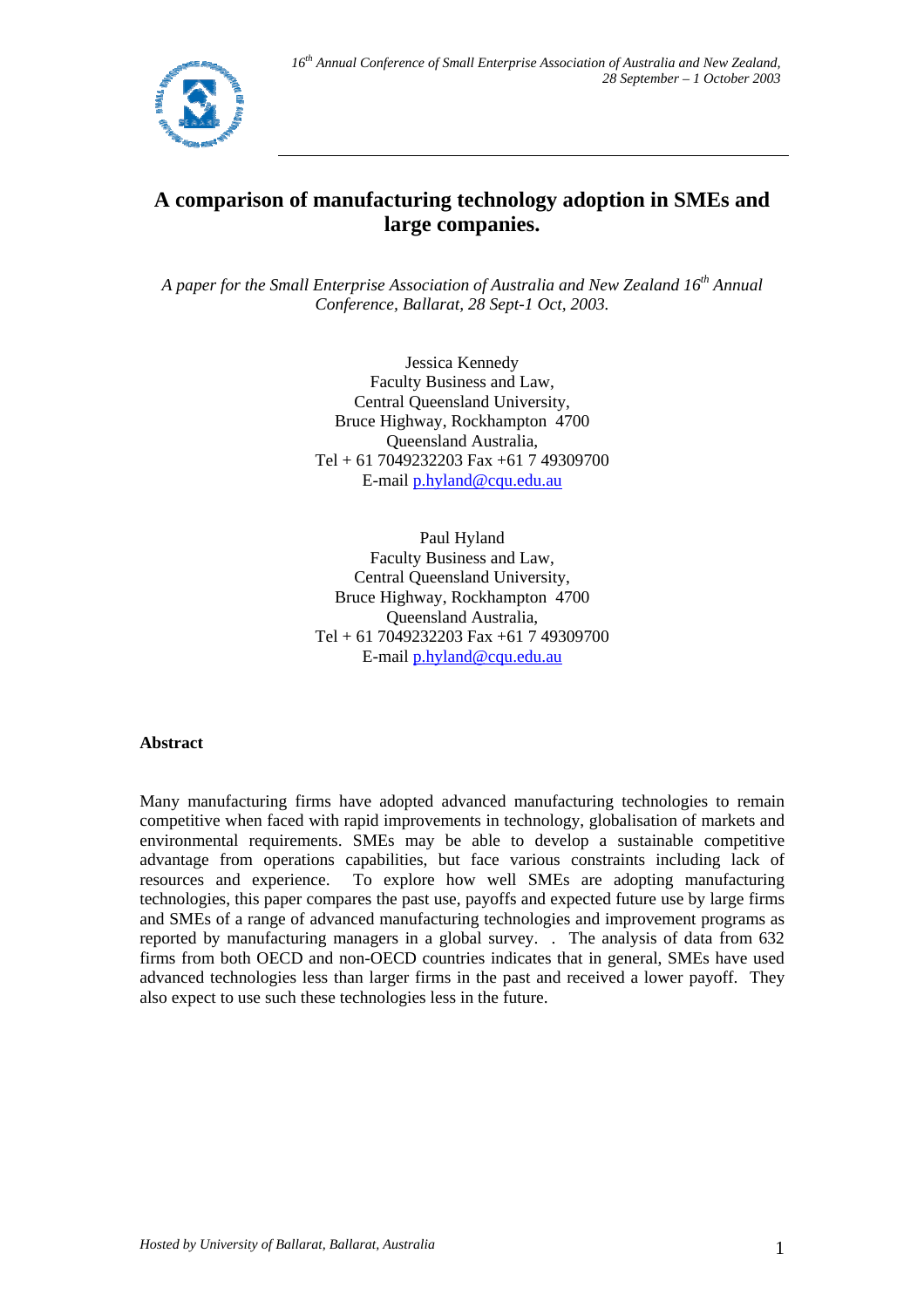

## **Introduction**

To maintain their current importance in economic terms, the manufacturing sectors in both developing and developed economies must ensure that they can compete in areas other than price. It has been argued that in the developed world we can no longer hope to compete on price alone and must now be faster and better as well as cheaper. In order to compete, manufacturers have invested substantial resources in advanced manufacturing technologies (AMT), improvement programs such as kaizen and total quality management (TQM), and process improvements such as just-in-time (JIT). These investments have not always provided the same payoff or even the expected payoff for manufacturers.

It is expected that there will be substantial differences in the adoption of manufacturing technology between firms of difference sizes, and between firms in developed and developing nations. There is a considerable body of literature that reports on differences between the manufacturing operations of large and small to medium enterprises (SMEs). This research maintains that there are fewer resources available to SMEs compared to larger firms. As small firms have fewer resources and often less access to capital, this research will examine if SMEs invest in low cost programs and techniques rather than expensive AMT, and if they achieve a similar payoff to large firms. While manufacturers in developed economies such as OECD nations have been investing in technology and improvement programs for a substantial period of time, it is only in recent times that firms in developing economies have invested in these innovations. Hence differences in past and future use and payoffs are likely. This paper therefore compares the use of AMT and improvement programs across large firms and SMEs and across developed and developing economies.

## **Literature Review**

To maintain or achieve competitiveness and profitability, a manufacturing firm or enterprise must respond to a range of challenges, including rapid improvements in technology, declining employment and output, globalisation of markets and environmental requirements. In addition, substantial changes in government policy have had important impacts in many countries as has the increasing levels of global trade. Manufacturing enterprises need to a clear understanding of what their customers want and why customers purchase their products rather than purchase from their competitors and they need to fully understand the aims of the business in terms of its customers, market segments, product attributes and geographical markets. In selecting or investing in an improvement program or quality accreditation such as ISO9000 or in an AMT such as computer-aided design (CAD) or computer-aided engineering (CAE) it is important that the manufacturer regardless of its size achieves a benefit or payoff and this is part of its strategic positioning. For example a manufacturer who needs to ensure quality of design in the aerospace industry may have to invest in a particular CAD technology rather than in a work place health and safety program. Similarly a manufacturer in a developed economy may have to invest in a environmental safety program to meet local government regulations rather than in invest in an ungraded CAE system.

According to Davies (2000), business strategy is a design or plan for achieving a company's policy goals and objectives. So strategy provides the frame in which decisions are reached about how the company's goals and objectives will be achieved, what operational units will be used to achieve the company's goals and objectives, and how those operational units will be structured. Importantly Davies (2000) argues that strategy should determine the resources that will be needed to achieve any goals and objectives and how these resources will be acquired and used. Campbell and Alexander (1997) argue that many managers believe there is a structure and order to strategy development that should be followed. Often many strategists begin by choosing a mission -- a long term purpose for the organization, then they define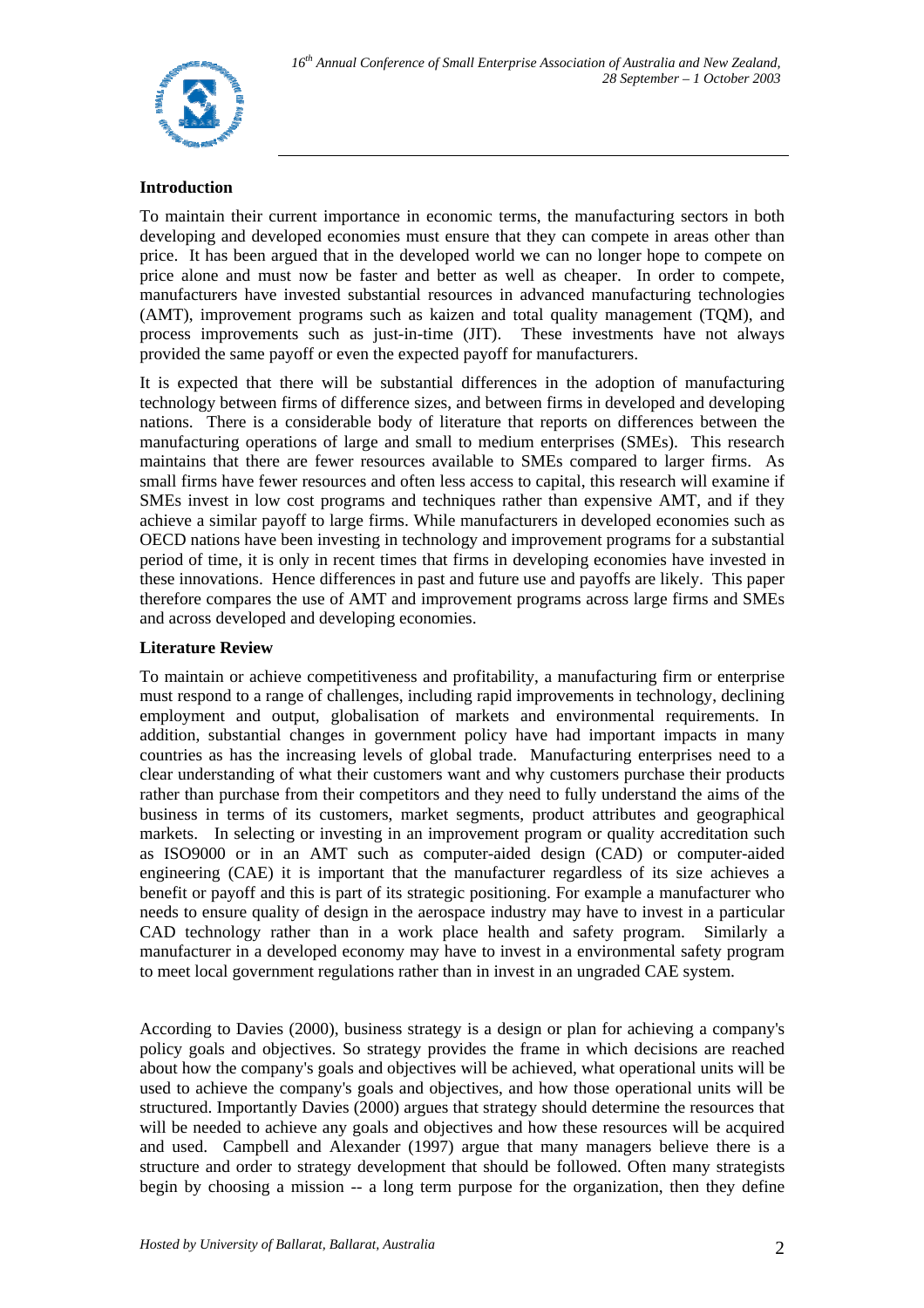

short-term and mid-term objectives that sets the organization on a path toward the mission. A strategy can then be developed to achieve the objectives using short-term operating decisions, or tactics, to implement the strategy**.** However they (Campbell and Alexander 1997) argue that tactics need to be worked out before the strategy can be determined, and the strategy needs to be clear in order to define the objectives. As Mintzberg (1994) argued strategy making does not occur in isolation. It does not occur because a meeting is held with that label. Rather, strategy making is a process interwoven with all that it takes to manage an organization. A critical part of strategy formulation is understanding what tactics, technologies and programs are available and which of these will provide the most benefit for the enterprise.

Operations capabilities can allow small firms to compete successfully with much larger competitors even in situations where they lack size and experience, do not have radical new technology, and are not entering an emerging market (Hayes and Upton 1998). Because this competitive advantage is embedded in people and operating systems, it is less apparent to competitors and difficult to imitate (Hayes and Upton 1998). Hence operations capabilities can form the basis of sustainable competitive advantage. It is argued that SMEs who adopt AMT can benefit by improving competitiveness through faster innovation and production, increasing flexibility and reducing costs (Meredith 1987). There is some evidence to support these claims. For example, use of advanced management practices has been linked to higher performance in SMEs in developed countries (Garsombke and Garsombke 1989; Cagliano, Blackmon et al. 2001).

Adoption of management technologies by SMEs may be the result of pressure from government or associated companies or customers. For example, many SMEs feel forced to adopt ISO9000 standards but then do not move to adopt other quality management systems (van der Wiele and Brown 1998). Pressure from customers forces small firms to adopt JIT philosophy (Stamm and Golhar 1991). Adoption patterns may also be influenced by the characteristics and preferred abilities of SMEs (Cagliano, Blackmon et al. 2001). Smaller firms may lack sufficient financial and human resources required for the implementation of some AMT, resulting in lower levels of adoption of more costly technologies. For example, lack of resources is identified as a problem in implementing statistical process control (Krumwiede and Sheu 1996) and just-in-time manufacturing (Lee 1997). Another problem in small businesses may be the lack of business experience and knowledge of the business owner (Haksever 1996). Business owners need to be convinced to introduce technology (Haksever 1996). Lack of upper management support is cited as a significant problem in introducing statistical process control in small businesses (Krumwiede and Sheu 1996). Small business managers may also distrust consultants who could provide assistance (Ghobadian and Gallear 1997). SMEs because of their size may also lack bargaining power with suppliers and customers (Stamm and Golhar 1991). This can make it difficult to get the cooperation needed for adoption of total quality management (Sun and Cheng 2002) and just-in-time manufacturing (Lee 1997), particularly just-in-time delivery (Manoochehri 1988).

Once they decide to introduce new technology, small business managers can often bring about change more quickly in small firms than is generally possible in larger firms because they have fewer layers of bureaucracy, tend to be less geographically dispersed, have shorter communication lines, and are less bound by tradition (Haksever 1996). They are also noted as having more flexibility because of low labor specialisation and their small lot size production, and having more participatory decision making (Manoochehri 1988). The informal nature of smaller businesses and leadership of owner/managers can make implementation of TQM, for example, easier in small firms than in large (Haksever 1996).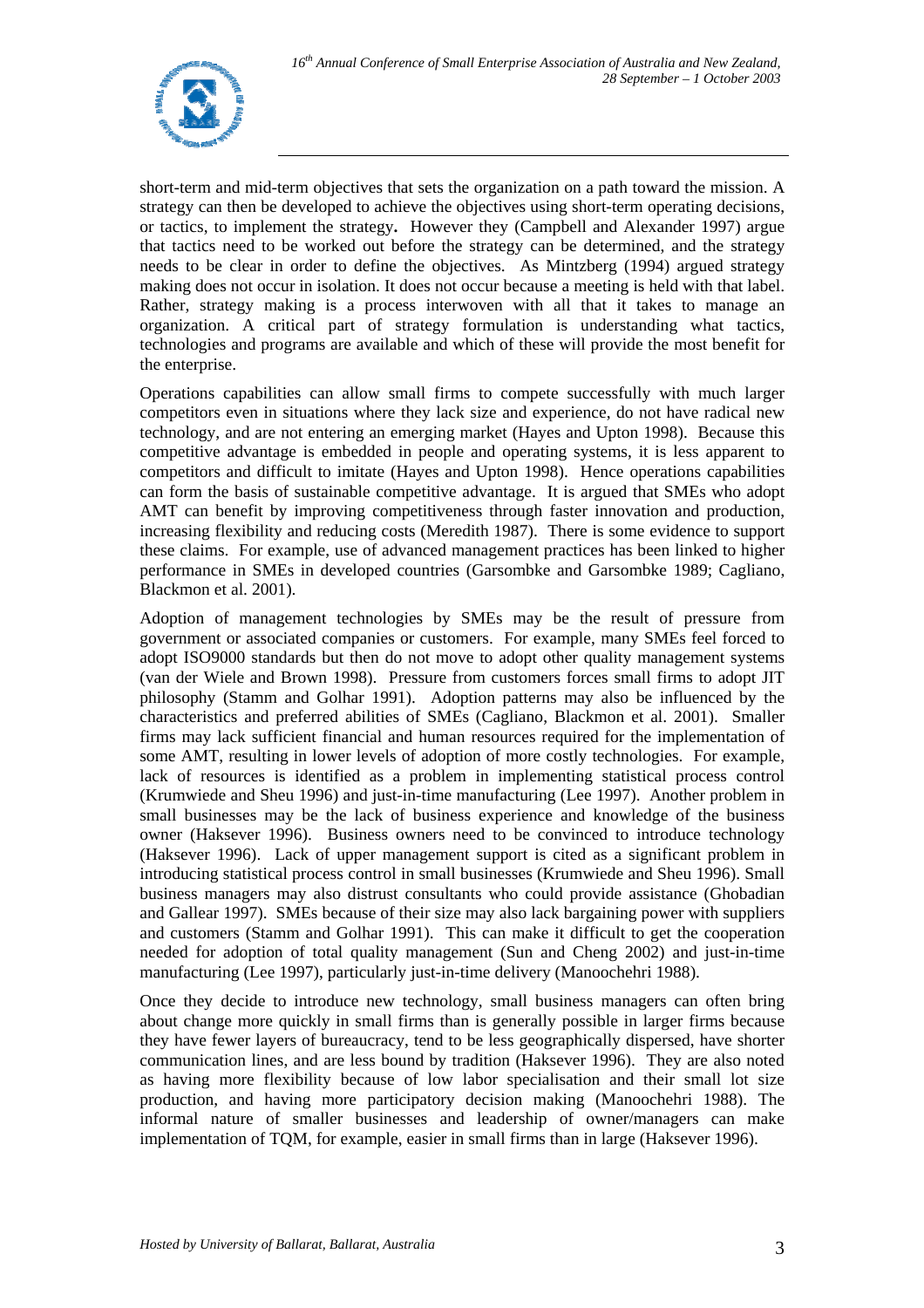

Studies of different AMTs suggests that they can be successfully introduced into SMEs, but that they will be implemented in ways that differ from large businesses. For example, in implementing TQM, small companies put more emphasis on leadership, employee involvement and quality information whereas larger firms emphasize training, feedback, quality assurance, and supplier cooperation (Sun and Cheng 2002). In implementing KAIZAN, Chapman and Sloan (1999) reported significant differences in the mechanisms used.

Previous studies suggest that the payoff from various AMTs is also likely to differ between large and small companies. For example, ISO certification has been related to higher performance in small companies but not in large companies (Sun and Cheng 2002). Because of shortages of capital, changes in processes that free up capital from inventory such as justin-time manufacturing can have a higher pay-off for small businesss than for large (Manoochehri 1988). It is suggested that benchmarking is also likely to benefit small companies more than large because of their reliance on intangible assets (Monkhouse 1995).

## **Method**

The second International Manufacturing Strategy Survey (IMSS) was conducted in the period 1996-98 in 23 countries in the Americas, Europe and the Asia Pacific, with over 700 responding firms. It was almost entirely a mail survey, utilising a common questionnaire in all countries, except for minor modifications for local differences in terminology. The survey questionnaire was divided into four sections: a) strategies, goals, and costs, b) current manufacturing and integration practices, c) past and planned activities in manufacturing, and d) manufacturing performance. The respondent was generally the manufacturing or production manager, or the general manager. This paper reports on data collected in section c) past and planned activities in manufacturing.

The IMSS comprised a random or representative sample of firms in International Standard Industrial Classification (ISIC) 38 – Manufacture of Metal Products, Machinery and Equipment, concentrated on medium to large companies. There was participation from 703 leading assembly manufacturers in the IMSS, including 87 from Australasia (Australia and New Zealand), and 307 from the ten European countries, Denmark, Finland, Germany, Hungary, Italy, Netherlands, Norway, Spain, Sweden and United Kingdom. The remaining firms comprised 81 from North America (USA and Canada), 105 from Central and South America (Argentina, Brazil, Chile, Mexico, Peru) and 123 from the following Asian countries, China, Hong Kong, Japan, South Korea. The 17 OECD countries provided 583 of the responding firms, whilst the remaining 120 firms came from the six Non-OECD countries.

## **Results**

In this analysis firms are classified according to number of employees. Small to medium firms (SME) are firms with less than 100 employees and large firms are firms with more than 100 employees. In determining size category, the number of employees locally is used to classify a company. If local employees was left blank on the questionnaire, the number of employees across the country was used to classify the firm. There were 632 usable returns after deleting those who provided insufficient information for analysis. The number of firms in each category is summarized in table 1.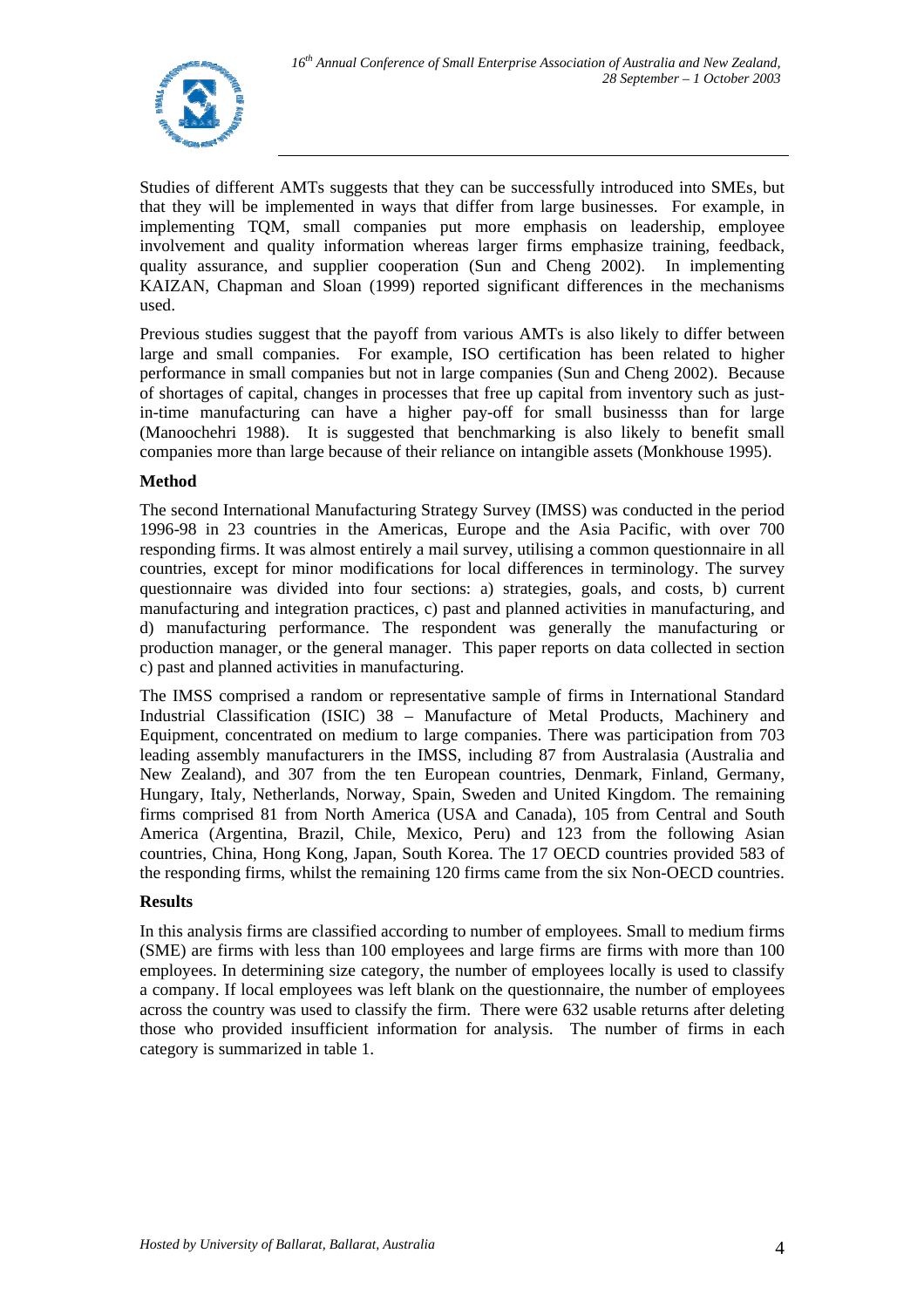|              | Small-medium firms | Large firms |
|--------------|--------------------|-------------|
| <b>DECD:</b> |                    |             |
| NON-OECD     |                    |             |

Table 1: Number of firms by size

The data presented in tables 2 and 3 presents the firms use, payoff and expected future use of quality related programs. In comparing large firms and SMEs in OECD countries, more large firms maintain that they are involved in the quality activities and are achieving a significant payoff and intend to use them in the future, except for a higher future use of zero defect programs by SMEs. The overall patterns is the same in non-OECD countries where SMEs indicate lower past usage and lower payoffs, but intend to use Statistical Process Control and Quality Policy Deployment more in the future than large firms. Comparing SMEs in OECD and non-OECD countries, non-OECD firms report higher use of KAIZEN, Quality Policy Deployment, Statistical Process Control, and Quality Function Deployment, record similar or higher payoffs on these, and expect higher future use.

Table 2 Quality Variables - Past Use, Payoff and Future Use in SME

|                                       | <b>OECD</b> |       |       |        | <b>NON-OECD</b> |       |            |        |  |
|---------------------------------------|-------------|-------|-------|--------|-----------------|-------|------------|--------|--|
|                                       | High        |       |       | High   | High            |       |            | High   |  |
| <b>Small Firms</b>                    | Past        |       | Pay   | Future | Past            |       | Pay        | Future |  |
|                                       | Use         |       | Off   | Use    | Use             |       | <b>Off</b> | Use    |  |
|                                       | Count       | %     | %     | $\%$   | Count           | $\%$  | $\%$       | %      |  |
| ISO 9000 Certification                | 38          | 52.78 | 25.00 | 59.72  | 10              | 43.48 | 39.13      | 47.83  |  |
| <b>TOM Program</b>                    | 18          | 25.00 | 29.17 | 51.39  | 4               | 17.39 | 13.04      | 47.83  |  |
| <b>KAIZEN</b>                         | 18          | 25.00 | 18.06 | 41.67  | 6               | 26.09 | 17.39      | 52.17  |  |
| <b>Quality Policy Deployment</b>      | 15          | 20.83 | 19.44 | 23.61  | 8               | 34.78 | 30.43      | 65.22  |  |
| <b>Statistical Process Control</b>    | 11          | 15.28 | 13.89 | 22.22  | 8               | 34.78 | 21.74      | 52.17  |  |
| <b>Quality Function Deployment</b> 11 |             | 15.28 | 12.50 | 18.06  | 4               | 17.39 | 21.74      | 30.43  |  |
| <b>Zero Defect Program</b>            | 17          | 23.61 | 12.50 | 43.06  | 5               | 21.74 | 21.74      | 43.48  |  |

Table 3 Quality Variables - Past Use, Payoff and Future Use in Large Firms

|                                        | <b>OECD</b> |       |       |        | <b>NON-OECD</b> |       |            |        |  |
|----------------------------------------|-------------|-------|-------|--------|-----------------|-------|------------|--------|--|
|                                        | High        |       |       | High   | High            |       |            | High   |  |
| Large Firms                            | Past        |       | Pay   | Future | Past            |       | Pay        | Future |  |
|                                        | Use         |       | Off   | Use    | Use             |       | <b>Off</b> | Use    |  |
|                                        | Count       | $\%$  | $\%$  | $\%$   | Count           | $\%$  | $\%$       | $\%$   |  |
| ISO 9000 Certification                 | 317         | 69.06 | 46.19 | 64.92  | 48              | 61.54 | 64.10      | 70.51  |  |
| <b>TQM Program</b>                     | 179         | 39.00 | 35.29 | 49.24  | 40              | 51.28 | 52.56      | 56.41  |  |
| <b>KAIZEN</b>                          | 172         | 37.47 | 37.91 | 49.67  | 44              | 56.41 | 53.85      | 53.85  |  |
| <b>Quality Policy Deployment</b>       | 162         | 35.29 | 26.14 | 36.17  | 27              | 34.62 | 47.44      | 50.00  |  |
| <b>Statistical Process Control</b>     | 129         | 28.10 | 26.58 | 40.74  | 42              | 53.85 | 47.44      | 47.44  |  |
| <b>Quality Function Deployment</b> 117 |             | 25.49 | 23.97 | 31.59  | 36              | 46.15 | 47.44      | 47.44  |  |
| Zero Defect Program                    | 100         | 21.79 | 21.57 | 31.37  | 28              | 35.90 | 41.03      | 58.97  |  |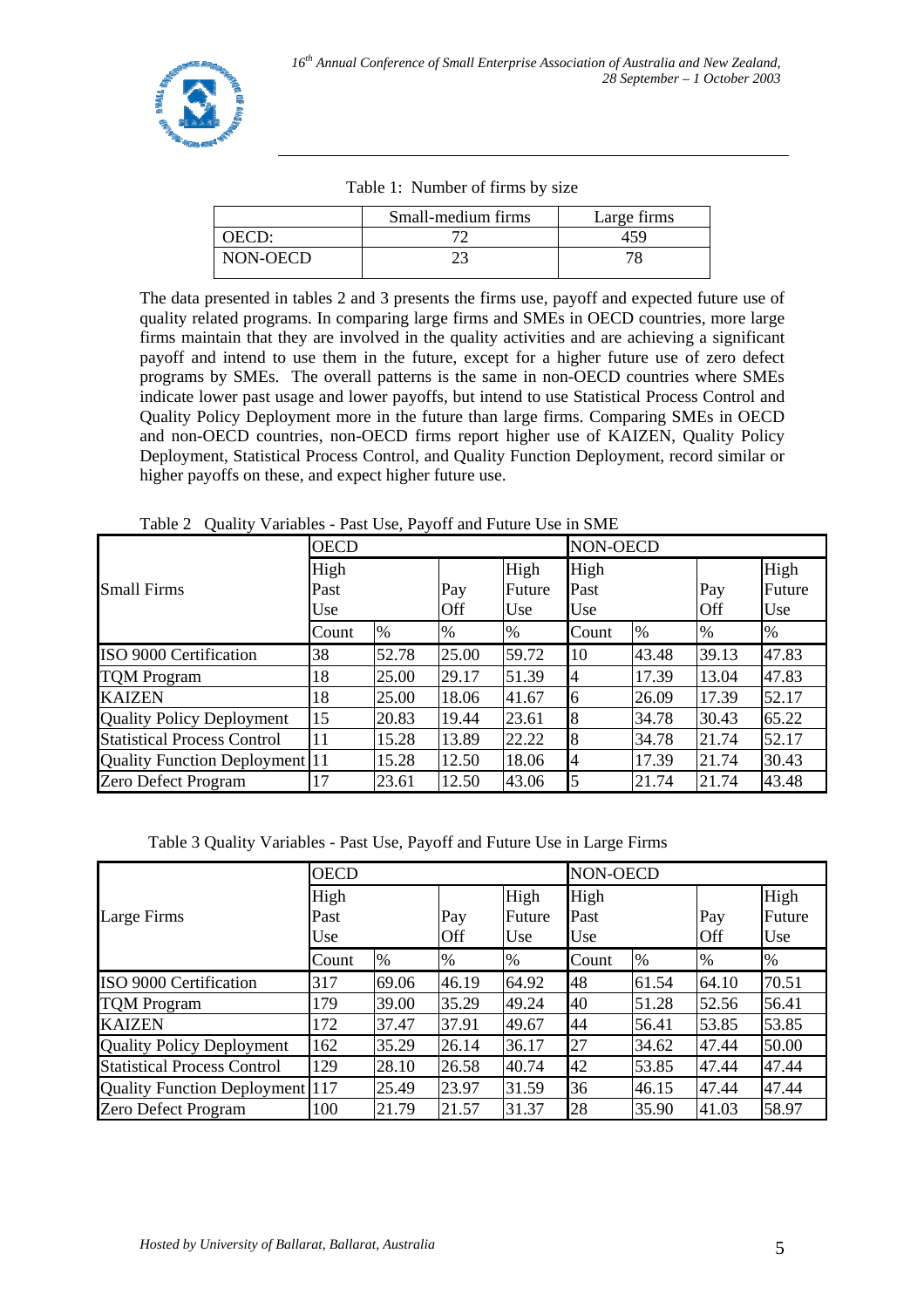

As shown in Tables 4 and 5, a similar pattern emerges with technologies as occurs with quality activities. Regardless of the location, large firms use, benefit and intend to use quality activities more in the future than small firms. Again, however, there is higher use of some technologies in non-OECD countries as well as higher intended use of most technologies. It is interesting to note that small non-OECD firms intend to use Material Requirement Planning, Shared Databases, Manufacturing Requirement Planning (MRP) and Computer-Aided Inspection in the future more than small OECD firms. Given the hype that has been attached to the internet and intranets it is surprising to note that even when it comes to future use only 48% of large firms indicate a significant large usage.

| <b>Small Firms</b>                           | <b>OECD</b>         |       |            |                       | NON-OECD            |       |            |                       |  |
|----------------------------------------------|---------------------|-------|------------|-----------------------|---------------------|-------|------------|-----------------------|--|
|                                              | High<br>Past<br>Use |       | Pay<br>Off | High<br>Future<br>Use | High<br>Past<br>Use |       | Pay<br>Off | High<br>Future<br>Use |  |
|                                              | Count               | $\%$  | $\%$       | %                     | Count               | $\%$  | $\%$       | $\%$                  |  |
| Computer-Aided Design                        | 26                  | 36.11 | 37.50      | 51.39                 | 7                   | 30.43 | 26.09      | 47.83                 |  |
| <b>Local Area Network</b>                    | 20                  | 27.78 | 27.78      | 47.22                 | 5                   | 21.74 | 26.09      | 26.09                 |  |
| <b>Material Requirement</b><br>Planning      | l4                  | 19.44 | 20.83      | 38.89                 | $\overline{4}$      | 17.39 | 21.74      | 47.83                 |  |
| Numerical Control,<br>Computer, Direct       | 15                  | 20.83 | 22.22      | 23.61                 | $\overline{c}$      | 8.70  | 17.39      | 26.09                 |  |
| <b>Shared Databases</b>                      | 9                   | 12.50 | 12.50      | 19.44                 | 3                   | 13.04 | 21.74      | 34.78                 |  |
| Computer-Aided Engineering 10                |                     | 13.89 | 18.06      | 25.00                 | $\overline{0}$      | 0.00  | 4.35       | 13.04                 |  |
| Manufacturing<br><b>Requirement Planning</b> | 11                  | 15.28 | 16.67      | 26.39                 |                     | 4.35  | 8.70       | 34.78                 |  |
| Computer-Aided Inspection                    | 5                   | 6.94  | 5.56       | 19.44                 | $\overline{3}$      | 13.04 | 13.04      | 30.43                 |  |

Table 4 Technology Variables - Past Use, Payoff and Future Use in SMEs

Table 5 Technology Variables - Past Use, Payoff and Future Use in Large Firms

|                                              | <b>OECD</b>         |       |            |                       | NON-OECD            |       |            |                       |  |
|----------------------------------------------|---------------------|-------|------------|-----------------------|---------------------|-------|------------|-----------------------|--|
| Large Firms                                  | High<br>Past<br>Use |       | Pay<br>Off | High<br>Future<br>Use | High<br>Past<br>Use |       | Pay<br>Off | High<br>Future<br>Use |  |
|                                              | Count               | $\%$  | $\%$       | $\%$                  | Count               | $\%$  | $\%$       | $\%$                  |  |
| Computer-Aided Design                        | 270                 | 58.82 | 54.90      | 59.91                 | 51                  | 65.38 | 48.72      | 56.41                 |  |
| <b>Local Area Network</b>                    | 197                 | 42.92 | 41.61      | 48.37                 | 23                  | 29.49 | 34.62      | 29.49                 |  |
| <b>Material Requirement</b><br>Planning      | 196                 | 42.70 | 39.65      | 40.74                 | 45                  | 57.69 | 53.85      | 64.10                 |  |
| Numerical Control,<br>Computer, Direct       | 164                 | 35.73 | 40.09      | 35.73                 | 32                  | 41.03 | 26.92      | 46.15                 |  |
| <b>Shared Databases</b>                      | 155                 | 33.77 | 36.60      | 47.93                 | 17                  | 21.79 | 28.21      | 48.72                 |  |
| Computer-Aided Engineering                   | 149                 | 32.46 | 32.03      | 38.13                 | 22                  | 28.21 | 33.33      | 37.18                 |  |
| Manufacturing<br><b>Requirement Planning</b> | 142                 | 30.94 | 29.41      | 40.31                 | 37                  | 47.44 | 51.28      | 55.13                 |  |
| Computer-Aided Inspection                    | 113                 | 24.62 | 27.45      | 34.42                 | 34                  | 43.59 | 43.59      | 47.44                 |  |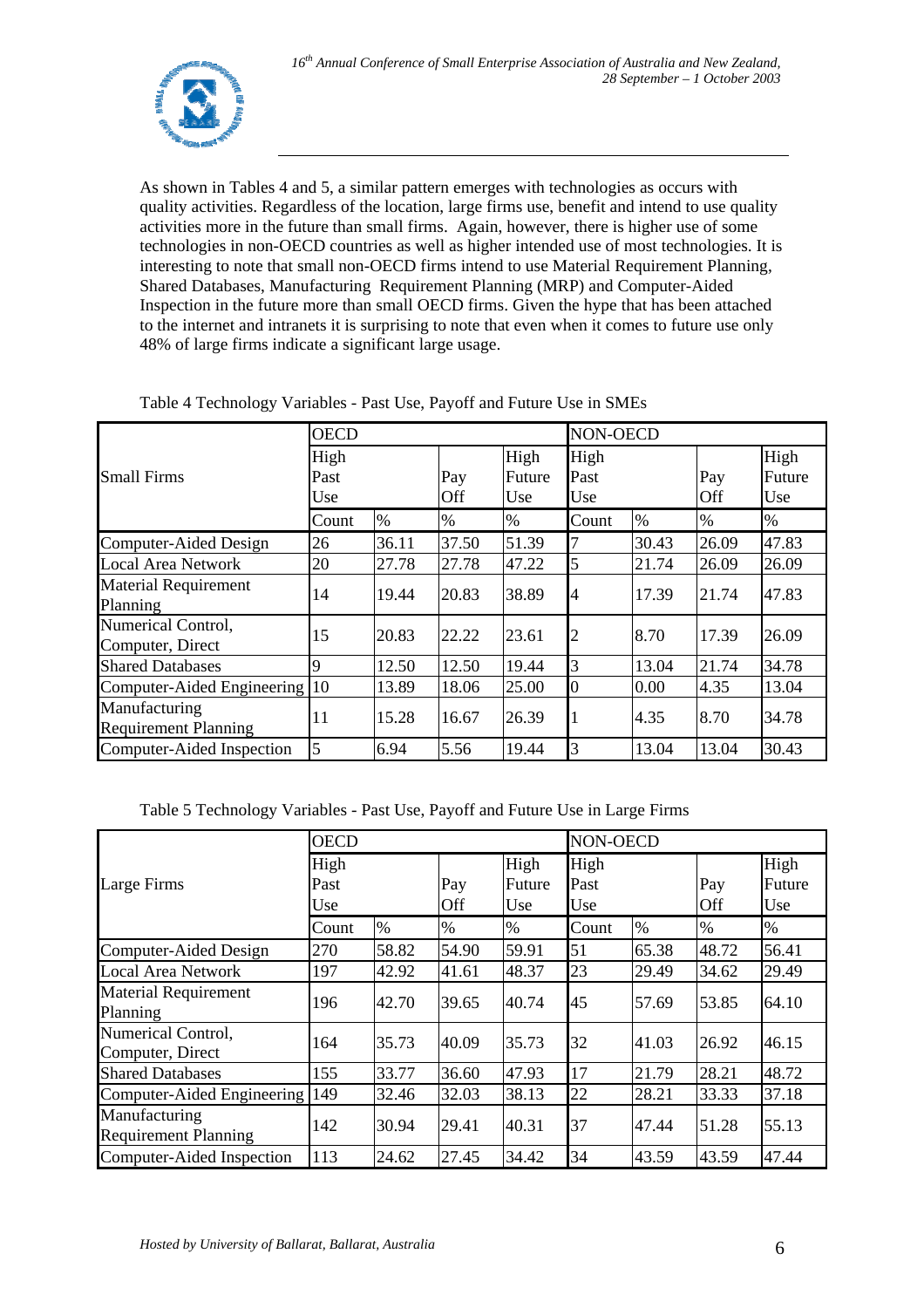

The analysis of activities other than quality and new technologies presents a slightly different picture. Comparing large firms and SMEs in OECD and non-OECD countries, cost activities are performed more by large firms than smaller firms, the exceptions being Health and Safety programs and Just-In-Time deliveries in OECD countries, and Implementing a Team Approach and Defining a Manufacturing Strategy in non-OECD countries. It would appear that small OECD firms are focusing on improvements in their supply chain when it comes to Just-In-Time Deliveries. In the case of Just-In-Time Deliveries small OECD firms score the highest on future use(55.6%) and past payoff(50%) with a second highest score of 43% for past use compared to large non-OECD firms at 55%. As with the previous analyses, non-OECD countries indicate higher future use in many of the activities than similar size companies in OECD countries.

In the work organisation and job design literature much has been made of the benefits of team based approaches. This would not be supported by the payoffs indicated in tables 6 and 7. While 41% of large OECD firms indicate a significant payoff, 30% small non-OECD firms indicate a better payoff than large non-OECD firms or small OECD firms.

There should be a real concern about the level of usage and pay off from Defining a Manufacturing Strategy, particularly in small firms with less than 30% of small firms indicating they have defined a manufacturing strategy in the past and only 40% intending to do so in the future. There has also been a focus in recent years on Activity Based Costing yet the highest score (25.64%) for past use is in large non-OECD firms.

| <b>Small Firms</b>                          | <b>OECD</b>         |       |            |                       | NON-OECD            |       |            |                       |  |
|---------------------------------------------|---------------------|-------|------------|-----------------------|---------------------|-------|------------|-----------------------|--|
|                                             | High<br>Past<br>Use |       | Pay<br>Off | High<br>Future<br>Use | High<br>Past<br>Use |       | Pay<br>Off | High<br>Future<br>Use |  |
|                                             | Count               | $\%$  | $\%$       | $\%$                  | Count               | $\%$  | $\%$       | $\%$                  |  |
| <b>Health and Safety Programs</b>           | 38                  | 52.78 | 47.22      | 63.89                 | 6                   | 26.09 | 26.09      | 47.83                 |  |
| <b>Implementing Team</b><br>Approach        | 13                  | 18.06 | 18.06      | 40.28                 | 7                   | 30.43 | 30.43      | 56.52                 |  |
| Just-In-Time Deliveries                     | 31                  | 43.06 | 50.00      | 55.56                 | 9                   | 39.13 | 39.13      | 52.17                 |  |
| Defining a Manufacturing<br>Strategy        | 19                  | 26.39 | 31.94      | 40.28                 | 6                   | 26.09 | 30.43      | 39.13                 |  |
| <b>Environmental Protection</b><br>Programs | $\overline{12}$     | 16.67 | 15.28      | 37.50                 | $\overline{c}$      | 8.70  | 21.74      | 26.09                 |  |
| Just-In-Time Manufacturing                  | 15                  | 20.83 | 19.44      | 51.39                 | 6                   | 26.09 | 26.09      | 43.48                 |  |
| Benchmarking                                | 15                  | 20.83 | 13.89      | 33.33                 | 5                   | 21.74 | 30.43      | 39.13                 |  |
| Pull Scheduling                             | 7                   | 9.72  | 11.11      | 12.50                 | 3                   | 13.04 | 13.04      | 17.39                 |  |
| <b>Activity Based Costing</b>               | 10                  | 13.89 | 19.44      | 30.56                 | $\overline{c}$      | 8.70  | 13.04      | 52.17                 |  |
| <b>Energy Conservation</b><br>Program       | 5                   | 6.94  | 6.94       | 9.72                  | $\overline{c}$      | 8.70  | 13.04      | 17.39                 |  |

| Table 6 Other Variables - Past Use, Payoff and Future Use in SMEs |  |  |
|-------------------------------------------------------------------|--|--|
|                                                                   |  |  |
|                                                                   |  |  |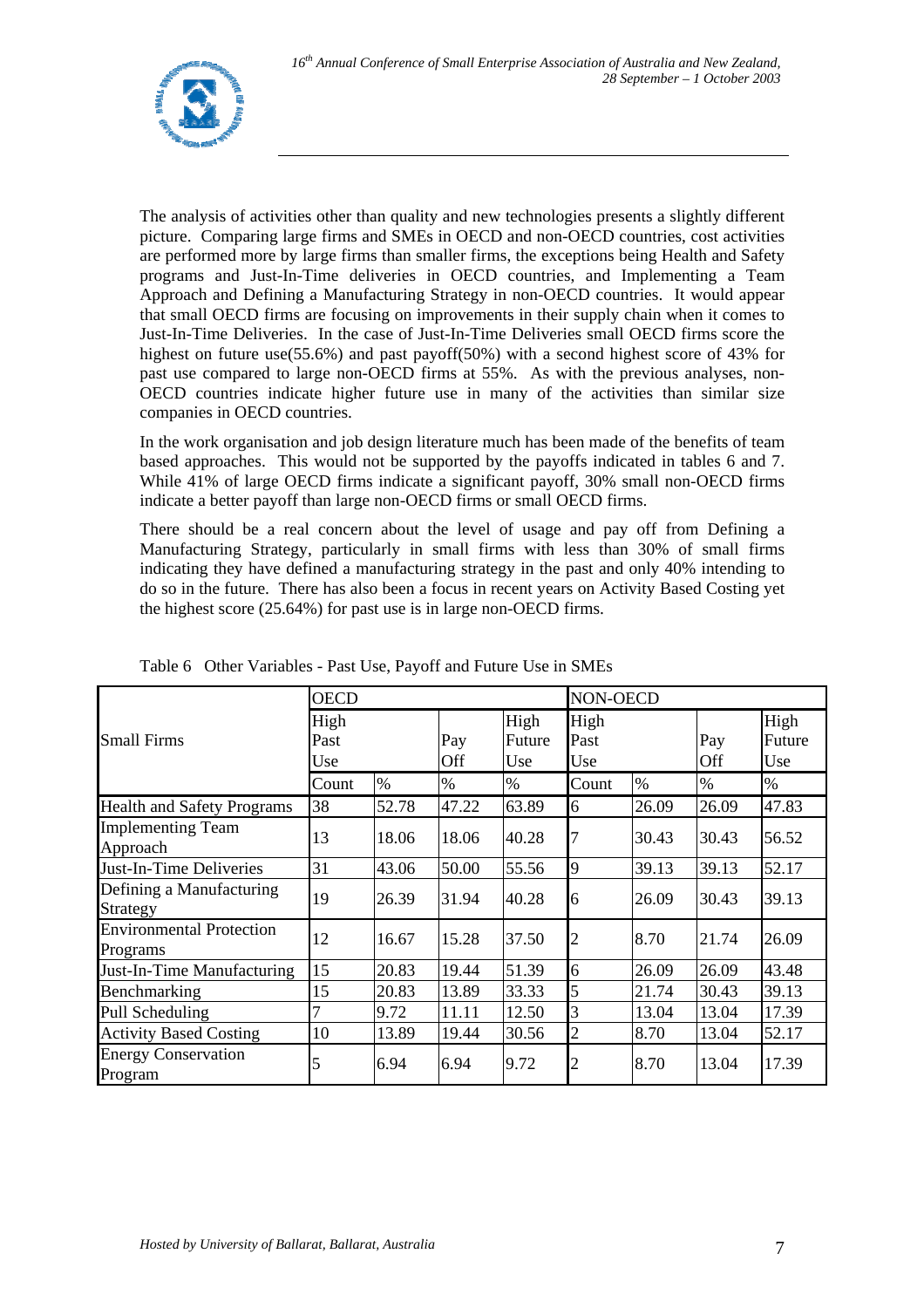

|                                             | <b>OECD</b>         |       |            |                       | NON-OECD            |       |            |                       |  |
|---------------------------------------------|---------------------|-------|------------|-----------------------|---------------------|-------|------------|-----------------------|--|
| Large Firms                                 | High<br>Past<br>Use |       | Pay<br>Off | High<br>Future<br>Use | High<br>Past<br>Use |       | Pay<br>Off | High<br>Future<br>Use |  |
|                                             | Count               | $\%$  | $\%$       | $\%$                  | Count               | $\%$  | $\%$       | $\%$                  |  |
| <b>Health and Safety Programs</b>           | 234                 | 50.98 | 48.58      | 54.25                 | 44                  | 56.41 | 52.56      | 65.38                 |  |
| <b>Implementing Team</b><br>Approach        | 190                 | 41.39 | 41.39      | 54.68                 | 11                  | 14.10 | 19.23      | 29.49                 |  |
| Just-In-Time Deliveries                     | 159                 | 34.64 | 35.29      | 48.15                 | 43                  | 55.13 | 47.44      | 53.85                 |  |
| Defining a Manufacturing<br>Strategy        | 157                 | 34.20 | 32.03      | 47.28                 | 17                  | 21.79 | 23.08      | 33.33                 |  |
| <b>Environmental Protection</b><br>Programs | 161                 | 35.08 | 33.77      | 50.54                 | 32                  | 41.03 | 38.46      | 57.69                 |  |
| Just-In-Time Manufacturing                  | 138                 | 30.07 | 30.50      | 45.97                 | 31                  | 39.74 | 38.46      | 39.74                 |  |
| Benchmarking                                | 110                 | 23.97 | 23.97      | 43.57                 | 24                  | 30.77 | 37.18      | 51.28                 |  |
| Pull Scheduling                             | 115                 | 25.05 | 27.45      | 33.12                 | 34                  | 43.59 | 30.77      | 41.03                 |  |
| <b>Activity Based Costing</b>               | 98                  | 21.35 | 22.66      | 33.12                 | 20                  | 25.64 | 14.10      | 24.36                 |  |
| <b>Energy Conservation</b><br>Program       | 103                 | 22.44 | 25.71      | 35.29                 | 11                  | 14.10 | 10.26      | 21.79                 |  |

Table 7 Other Variables - Past Use, Payoff and Future Use.

## **Conclusions.**

The strategic use of improvement activities such as quality programs and Kaizen is much higher in large firms than in small firms regardless of whether they are based in developed economies or developing economies. This may be related to the knowledge and capacities of SMEs or it may be that they have neither the financial resources nor people to invest in improving their processes and systems. Nonetheless ISO 9000 Certification which for most firms is an expensive investment is widely used and there appears to be little if any decline in its importance to the firms in this study. Large firms in both non-OECD and OECD economies are investing in and using technologies such as CAD , MRP and CNC machinery and are achieving significant payoffs while small firms appear to be slower to invest in these technologies and do not achieve the same payoffs as large firms. When other activities and programs are considered small firms appears to be benefiting from supply chain strategies such as JIT deliveries and they may have to focus on theses to satisfy customers needs. A significant concern is the lack of activity in defining manufacturing strategies in all firms responding to this survey. It may be the case that the firms in this sample International Standard Industrial Classification (ISIC) 38 – Manufacture of Metal Products, Machinery and Equipment, see little or no need for a strategy as they tend to be component manufacturers and often manufacture to order rather than supply final consumer products.

Small firms will continue to struggle to compete while they are either unwilling or unable to invest in improvement programs and activities and new technologies. To remain competitive regardless of their location, in developing or developed economies, large manufacturers need to continually seek out ways to reduce cost, improve quality and conformance to customers' specifications as well as deliver goods faster and on time. If large firms are to achieve these goals they will continue to invest in improving their processes, systems and technologies. While small agile business may survive for short periods of time, to remain competitive they must also seek to improve their processes, systems and technologies. Some of the small firms in this study have recognised this and invested in low-cost people-centred activities such as team based approaches and Kaizen. In the short to medium term this can sustain them; in the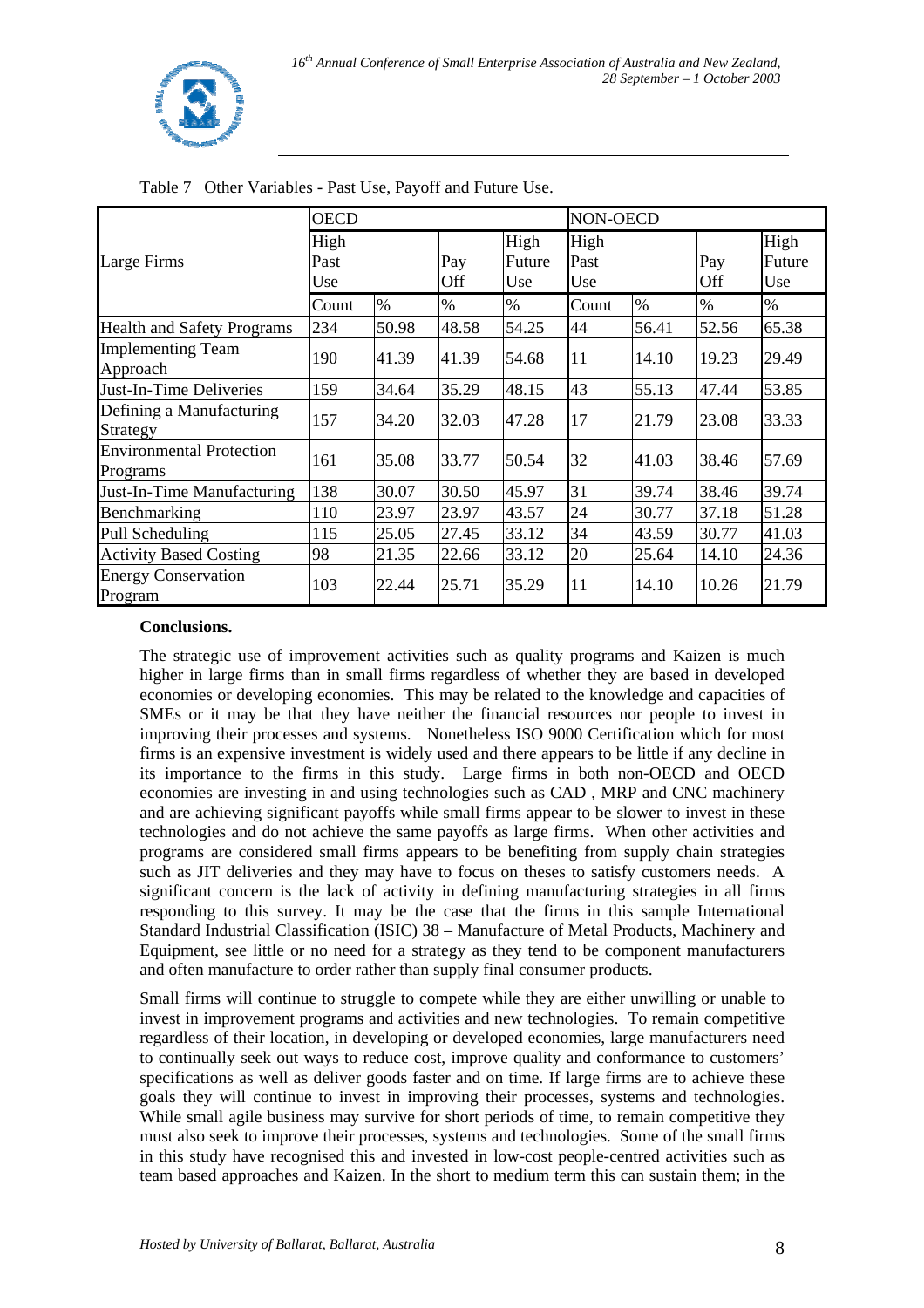

longer term they will have to find ways to invest in more expensive activities and advanced manufacturing technologies.